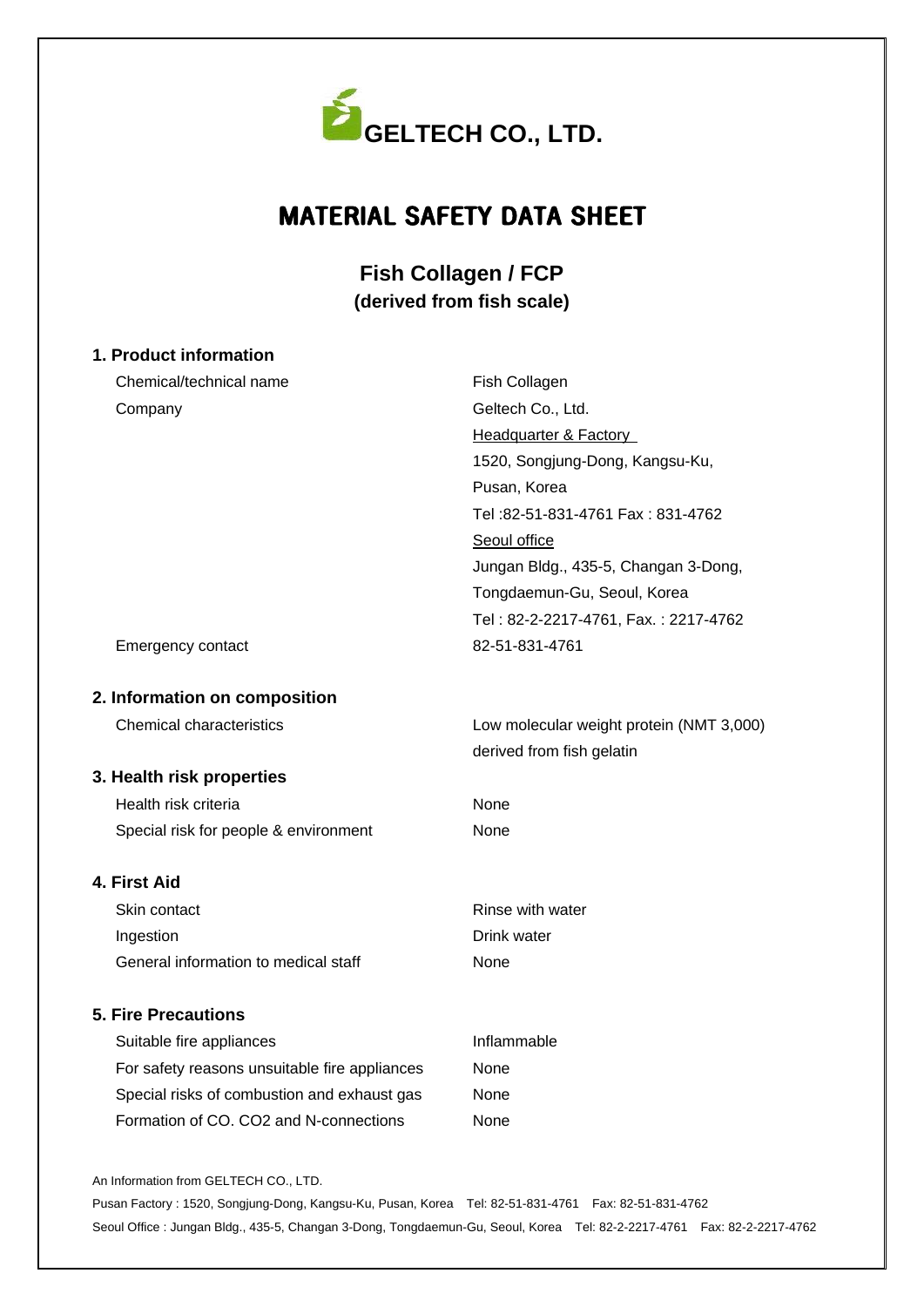

#### **6. Accidental spillage**

| Personal precautionary measures | No special measures necessary            |
|---------------------------------|------------------------------------------|
| Environment protection measures | No special measures necessary            |
| Measures for cleaning           | Remove mechanically and rinse with water |

## **7. Handling and Storage** 7.1 Handling

| Measures for safety handling | No special measures necessary              |
|------------------------------|--------------------------------------------|
| 7.2 Storage                  | Dry and not in extremely high temperature. |
| Storage room                 | Dry and odorless stores. Room temperature  |

## **8. Personal Protection Measures**

| Personal protection measures |
|------------------------------|
|------------------------------|

| - Mouth protection | Not necessary                        |
|--------------------|--------------------------------------|
| - Hand protection  | Not necessary                        |
| - Eye protection   | Not necessary but avoid raising dust |
| - Body protection  | Usual working clothes are sufficient |
|                    |                                      |

Further measures

None

## **9. Physical, Chemical properties and stability**

| General description             | Off white or light yellow powder |
|---------------------------------|----------------------------------|
| Odor                            | Faint characteristical odor      |
| pH (15% solution)               | $5.0 - 6.5$                      |
| Viscosity (15%, 40 $\degree$ C) | 15 - 35 Mps                      |
| Solubility in water             | Soluble in cold water            |
|                                 |                                  |

Avoidable conditions (dangerous reactions)

None

Dangerous decompositions

None

## **10. Toxicological Information**

Acute toxicity

Causes no skin imitation Causes no eye imitation Causes no oral toxicity

An Information from GELTECH CO., LTD.

Pusan Factory : 1520, Songjung-Dong, Kangsu-Ku, Pusan, Korea Tel: 82-51-831-4761 Fax: 82-51-831-4762 Seoul Office : Jungan Bldg., 435-5, Changan 3-Dong, Tongdaemun-Gu, Seoul, Korea Tel: 82-2-2217-4761 Fax: 82-2-2217-4762